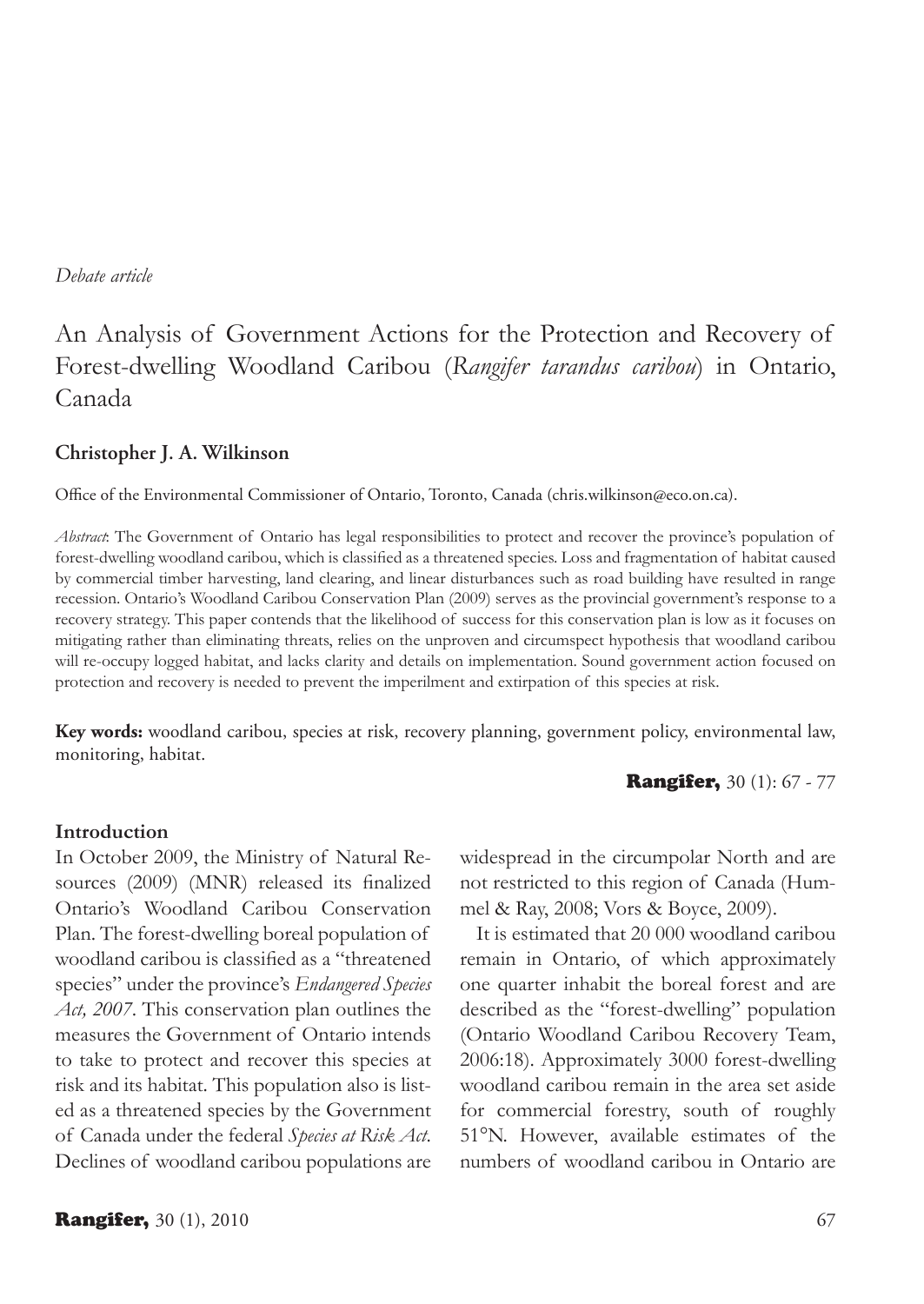

Fig. 1. Preliminary population ranges of the forest-dwelling population of woodland caribou outlined in the Ministry of Natural Resources' NR's (2009) Ontario's Caribou Conservation Plan. The conservation plan applies to the continuous (shaded area) and discontinuous (thatched area) range of the forest-dwelling population of woodland caribou. It does not include the range of the forest-tundra population of woodland caribou in the northernmost part of Ontario.

essentially guesses due to the lack of monitoring (Thomas & Gray, 2002:42). The majority of Ontario's woodland caribou are part of the "forest-tundra" population; this population is currently under assessment by the Committee on the Status of Species at Risk in Ontario (2009:19) to determine if it too should be identified as at-risk.

The forest-dwelling boreal population of woodland caribou has lost approximately half its range in the province since the end of the 19<sup>th</sup> century and is now found mainly north of Hearst and Dryden above 49° latitude north (Darby *et al*., 1989; Ontario Woodland Caribou Recovery Team, 2008). This massive range contraction has resulted in the loss of

approximately 35 000 km2 of habitat per decade in Ontario over the last century, equating to a northward range recession of roughly 34 km per decade (Schaefer, 2003). A driving cause of this range recession is the loss, fragmentation, and alteration of forested habitat caused by commercial forestry, land clearing, and linear disturbances such as road building (Bowman *et al*., 2010, Ontario Woodland Caribou Recovery Team, 2008; Hesselenk *et al*., 2008). Other threats include the effects of climate change, the alteration of natural forest fire cycles, changes to predator-prey dynamics, and disease transmission from other ungulates (Bowman *et al*., 2010).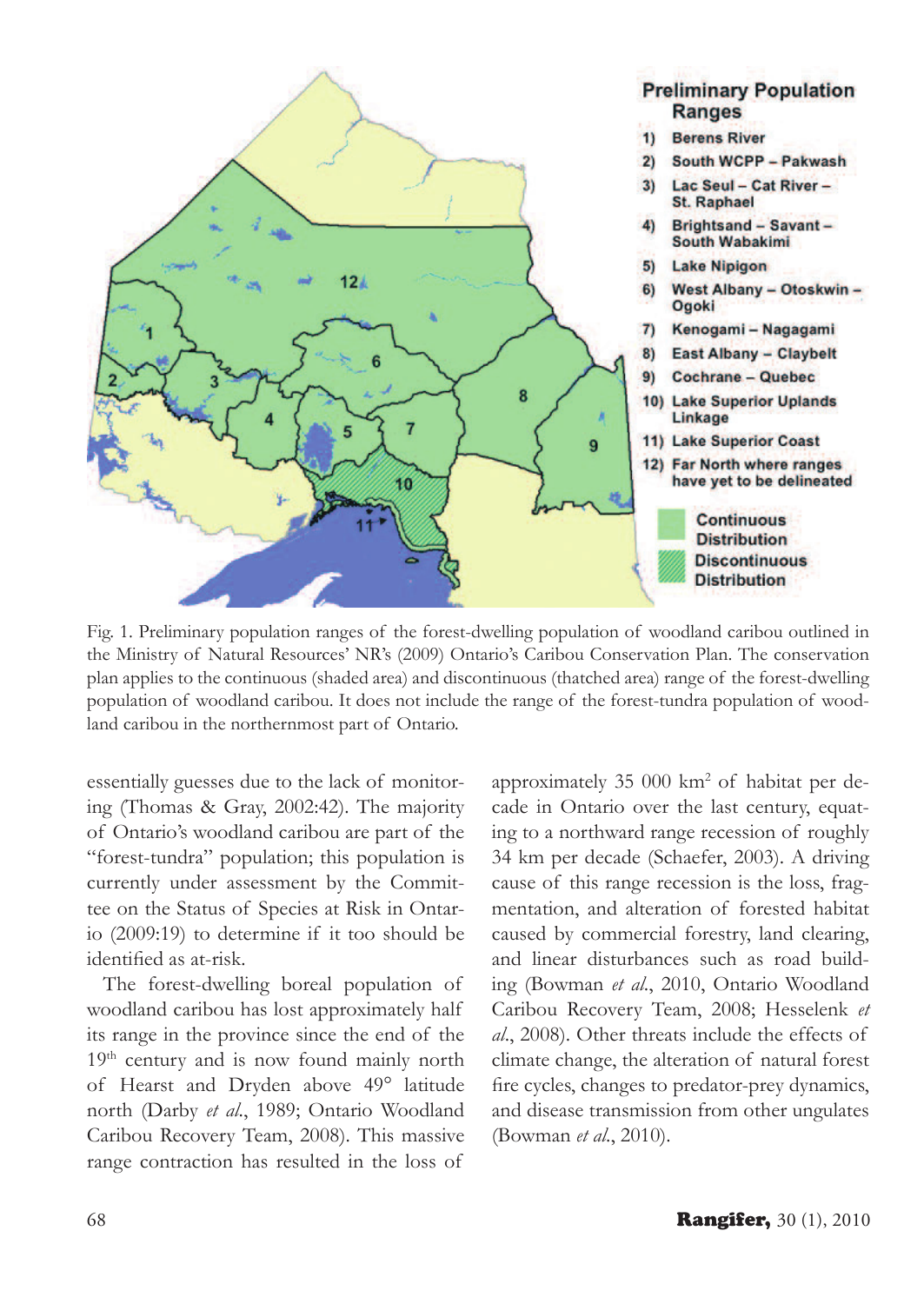#### **Policy Context**

Ontario's Woodland Caribou Conservation Plan (2009) serves as the provincial government's response to the recovery strategy that was finalized in July 2008 (see Ontario Woodland Caribou Recovery Team, 2008). The recovery strategy was initiated in 2001 and prepared by the Ontario Woodland Caribou Recovery Team, which was largely composed of MNR staff. The recovery strategy took seven years to complete, setting back the timing of this conservation plan which was originally to be released in 2007 (see Environmental Commissioner of Ontario, 2009:24).

The *Endangered Species Act, 2007* intends that recovery strategies are to be drafted by impartial experts and serve as advice to government on how to best protect a species at risk (see Environmental Commissioner of Ontario, 2009:22). MNR is then legally required to prepare a finalized government response within nine months. It is only at this step that social and economic factors may be considered.

The Environmental Commissioner of Ontario (2007:75-81) raised multiple concerns with the draft woodland caribou recovery strategy. A critical flaw was the recovery strategy's failure to identify habitat that needed to be protected. The Environmental Commissioner of Ontario (2007:80) described the recovery strategy's approach as the maintenance of the *status quo* and a further delay in taking tangible recovery action. The Environmental Commissioner of Ontario (2007:80) also was critical that MNR's (2006:27) primary measure to "protect" this species at risk was a set of forestry guidelines on how to progressively log its habitat.

In early 2008, the Minister of Natural Resources struck an arms-length Woodland Caribou Science Review Panel to review the scientific basis for the recovery strategy's recommendations. This panel's report was released in May 2008, concluding that the recovery strategy is "reasonably sound" and "consistent with current scientific understanding of caribou biology" (Suffling *et al*., 2008:5). However, the panel also commented that the recovery strategy's "objectives and approaches are largely fitted into the existing policy and management framework. Thus, the overall approach is piecemeal and will ultimately fail" (Suffling *et al*., 2008:6). The panel also noted that it "fails to confront the central land use planning issues crucial to the success of a recovery strategy" (Suffling *et al*., 2008:4). Moreover, the panel noted that the recovery strategy "demonstrates over-confidence in the capacity of habitat management to effectively protect caribou, given that it relies on the untested hypothesis that caribou will eventually return to use industrially logged areas" (Suffling *et al*., 2008:6).

# **Components of the Conservation Plan**

The goal of the caribou conservation plan is to "maintain self-sustaining, genetically-connected local populations of Woodland Caribou (forest-dwelling boreal population) where they currently exist, improve security and connections among isolated mainland local populations, and facilitate the return of caribou to strategic areas near their current extent of occurrence" (MNR, 2009:2). While laudable, the conservation plan does not contain the necessary measures to give confidence that this goal will be achieved.

# *Enhance Caribou Science*

The conservation plan focuses its caribou research program not on how to protect caribou or safeguard their habitat *per se*, but, rather, on trying to validate the untested hypothesis that woodland caribou will re-occupy habitat that has been commercially logged. The research program will include: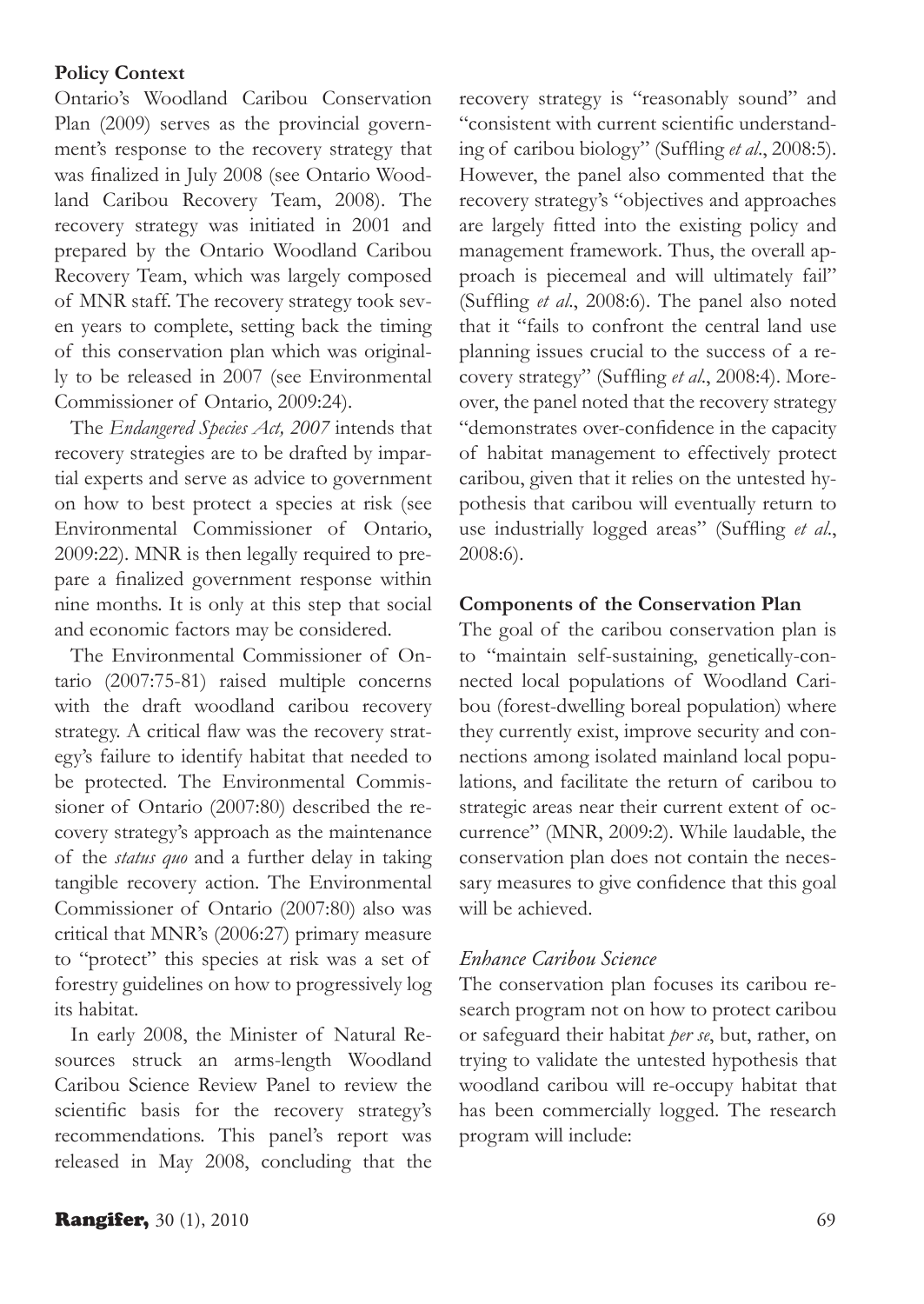- a broad assessment of caribou re-occupancy of formerly logged habitats;
- research on silvicultural efforts and the use of herbicides to renew future caribou habitat;
- case studies of known caribou re-occupancy of formerly logged habitat; and,
- research on the establishment and use of thresholds of human disturbance and cumulative impact assessment.

MNR also will conduct a broader monitoring program to establish baseline data. This program will collect data on population sizes and health, range occupancy, and southern edge of continuous distribution. The conservation plan is vague as to who is responsible for the various monitoring programs, leaving it unclear as to what roles the ministry and the forest industry hold. In contrast to the proposed use of five recovery implementation groups as recommended in the recovery strategy, a single Provincial Woodland Caribou Technical Committee will be created to support implementation of the conservation plan.

# *Adopt a Range Management Approach*

MNR will use a "range management approach" in which discreet areas will serve as the ecological context for planning and management decisions (see Fig. 1). These areas will be used "for evaluating habitat conditions and identifying caribou habitat, assessing population trends, and assessing and addressing cumulative impacts" (MNR, 2009:8). The conservation plan identifies 12 preliminary population ranges, although existing boundaries may later be refined. The ministry will identify local population ranges for the Far North by 2012, as well as a management strategy for discontinuous range by an unspecified date. These discreet ranges will be used by the ministry to establish range-specific population objectives. The conservation plan acknowledges that the

success of range-specific management will require that management decisions "stay within known thresholds of range-level disturbance (human and natural)" (MNR, 2009:9).

# *Improve Planning*

The conservation plan does not provide any hard commitments or timelines to permanently set-aside and protect the habitat of the forest-dwelling population of woodland caribou (see Schaefer & Mahoney, 2003; Vors, 2006). Instead, the conservation plan focuses on actively managing habitat by mitigating the impacts of development on a case-specific and range-specific basis. In contrast, Boutin *et al*. (2006:3) note that even "[l]ow levels of industrial development within a woodland caribou range may threaten the viability of the herd" and effects are likely permanent.

A central purpose of the conservation plan, as envisaged by the *Endangered Species Act, 2007*, should be to address the area of habitat that the Minister of Natural Resources intends to regulate, in order to protect it from damage or destruction. However, the conservation plan deflects this issue, noting that a regulation is being planned "to provide a sufficient amount and arrangement" of habitat (MNR, 2009:10). This lack of direction for the regulation of woodland caribou habitat is problematic given that it is the law`s intent that a chief purpose of any such plan is to address it.

The conservation plan makes many vague allusions about what MNR's actual actions might be for woodland caribou. For example, the conservation plan states that a "landscape approach to habitat conservation" will be used in a forthcoming habitat regulation (MNR, 2009:10). It also states that habitat will be provided for and renewed during the forest management planning process by requiring a new "dynamic caribou habitat schedule" (MNR, 2009:10). It can only be guessed whether these statements are references to the Forest Man-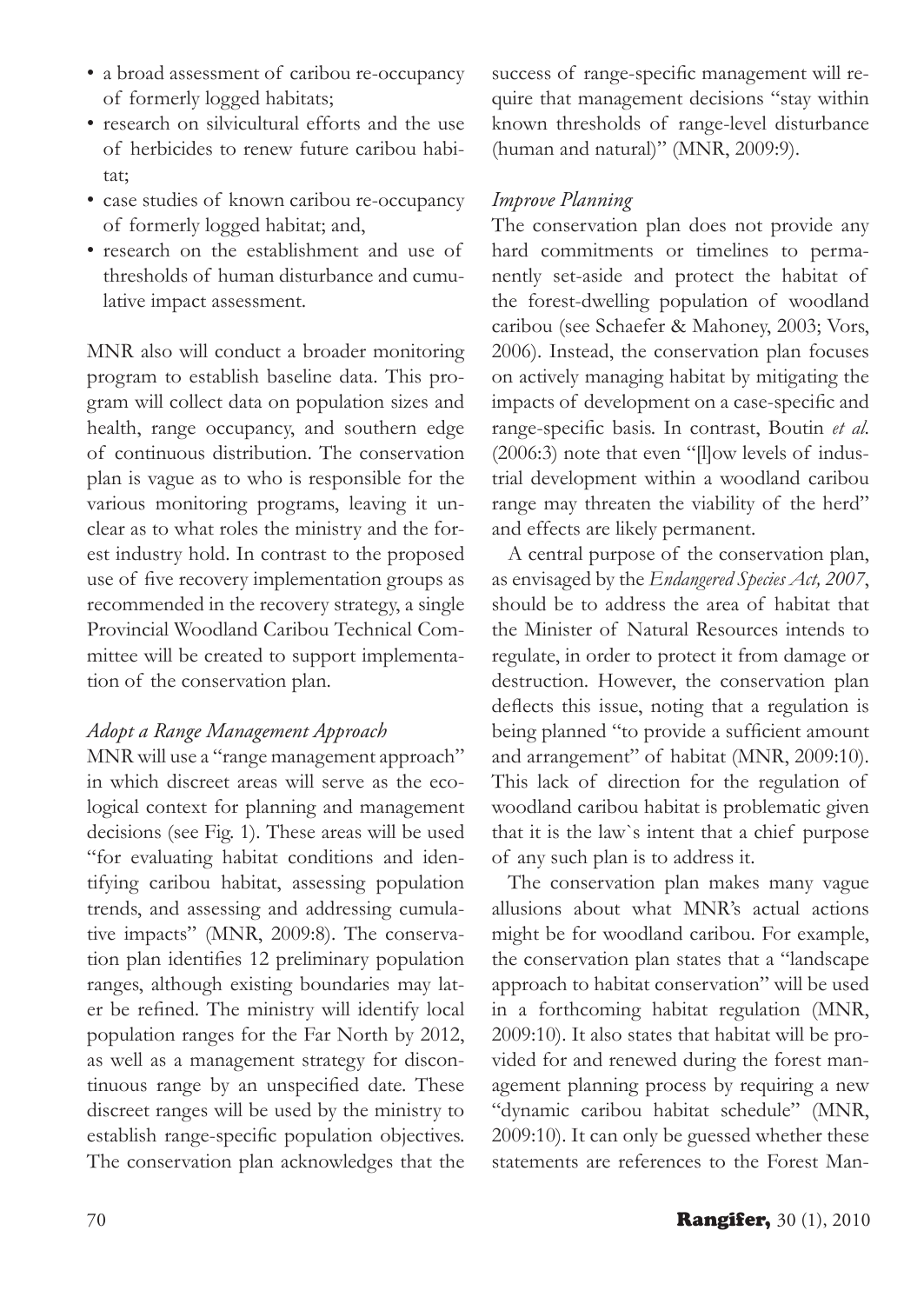agement Guide for Boreal Landscapes, which MNR targeted for release in 2007, but now will not release until 2012 (see Environmental Commissioner of Ontario, 2009:24).

The conservation plan refers to the Premier of Ontario's (2008) commitment to protect at least 225 000 km2 of the Far North. This commitment is dependent on the Ontario legislature passing and proclaiming Bill 191 (*Far North Planning and Protection Act, 2009*). If passed, this legislation should have an enormous impact on woodland caribou. It will likely have both benefits for this species at risk by creating some manner of new protected areas, but it will also set the stage for increased commercial forestry and other industrial operations in this part of Ontario. However, the conservation plan contains little discussion of how these new protected areas would align with woodland caribou conservation given the large spatial requirements of the species. This omission cannot be overstated in its gravity as, "Based on current knowledge, it is likely necessary to protect entire herd ranges from industrial activity to sustain caribou populations" (Boutin *et al*., 2006:4).

The conservation plan assumes development will proceed in woodland caribou ranges, although special conditions may be applied on a case-by-case basis. First, this approach is reliant on MNR, and presumably other relevant ministries, developing a broad array of policies. Second, it also requires MNR to first obtain baseline data, such as population and habitat status, for each of the 12 preliminary ranges, and then assess acceptable levels of disturbance. Third, this approach would require effective interim actions that would address threats and safeguard habitat until baseline data is obtained and policies are finalized, which the conservation plan lacks. Therefore, given MNR's checkered history in developing policies for woodland caribou or monitoring their status, it is disconcerting that so many key details have been off-loaded to the future (Wilkinson, 2008).

Crown land use planning is referred to in the conservation plan in vague and non-committal terms. The conservation plan states that "caribou habitat values" in the areas of continuous distribution will be "considered" in all land use decisions (MNR, 2009:10). It also states that "caribou values" will be "considered" within the existing processes for the creation of new protected areas within the area currently licensed for commercial forestry (MNR, 2009:10). This weak language, coupled with a lack of definitions, leaves no choice except to guess about the possible land use planning implications for woodland caribou.

The concept of a "caribou insurance policy" is introduced in the conservation plan to guide forest management decisions (MNR, 2009:11). The conservation plan states that "deferrals" – areas not yet logged – will not be available for harvesting until these criteria are met:

- there must be sufficient amount and arrangement of currently suitable habitat and future habitat;
- based on silvicultural monitoring, logged areas must also be moving toward a suitable future habitat condition; and,
- the local Woodland Caribou population must be viable, based on an assessment, at the local population range level, of caribou presence, population size and trends.

The conservation plan provides no explanation of key terms in this new policy direction, such as what constitutes a "sufficient amount" or what an "arrangement of currently suitable habitat" might be. While the conservation plan indicates that guidelines will be developed at a later date to clarify the implementation of the "caribou insurance policy," this delay adds yet more confusion to the unanswered question of how commercial forestry under the *Crown*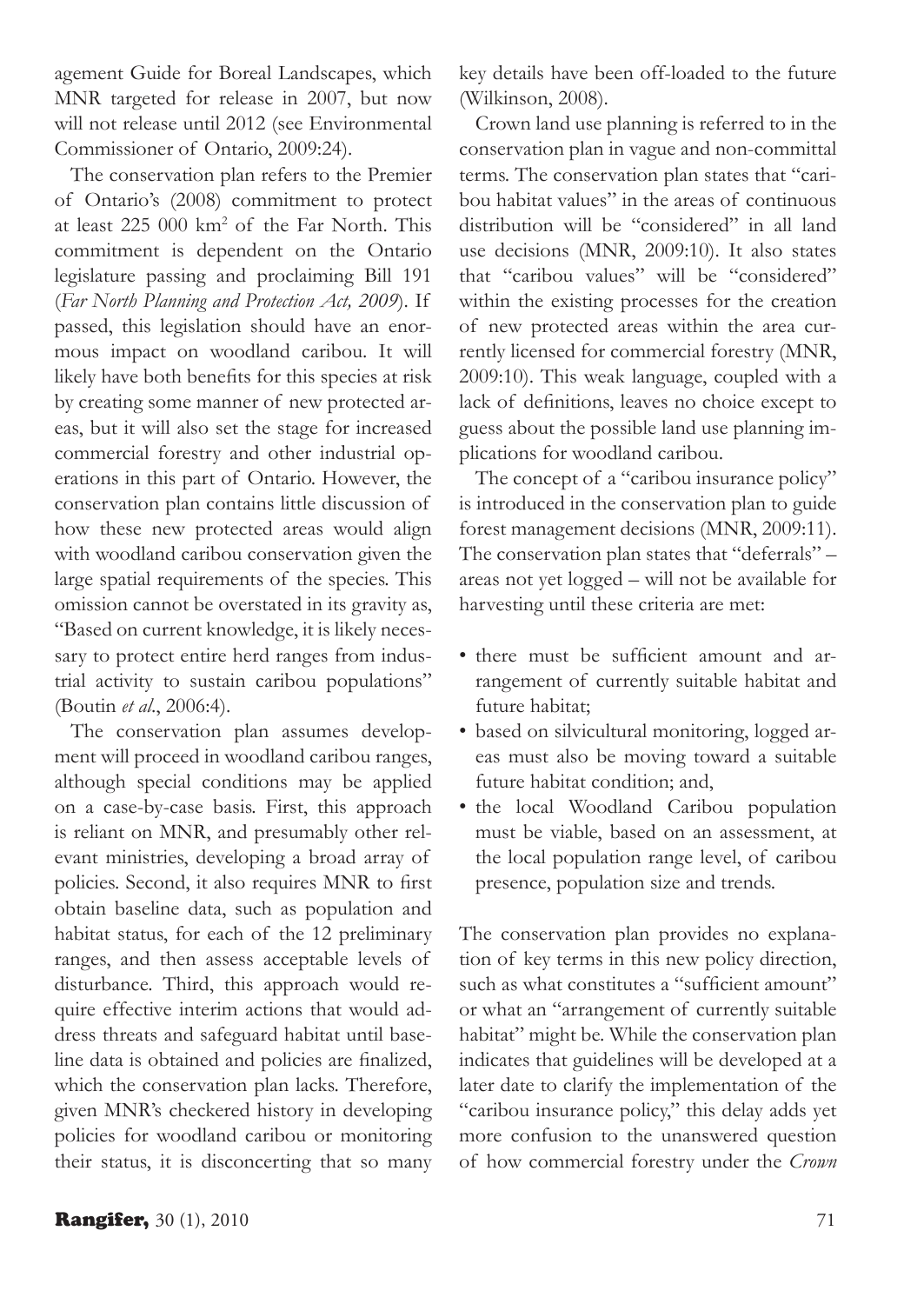*Forest Sustainability Act, 1994* is ecologically compatible with the protection of woodland caribou habitat under the *Endangered Species Act, 2007*.

Cumulative impact assessment, at both the population range level and the area of the proposed disturbance, will be the framework for "resource use and management planning decisions" (MNR, 2009:11) In addition, integrated range analysis will be used for population monitoring, determining population objectives and status, assessing cumulative impacts and disturbance thresholds, and determining habitat status. Until "strategic policy direction is available," the conservation plan outlines one of three scenarios that would occur under this screening process for development and forestry approvals. These scenarios range from 'green' (development proceeds) to 'yellow' (development may require special approvals) to 'red' (development may not be approved or it should geared towards improvements for caribou).

The conservation plan is ambiguous with regard to how cumulative impact assessment will be implemented and how planning decisions will be made. First, it does not provide any examples of the types of activities that this assessment would apply to. Logically, to be of any value, such assessment would apply to all activities that potentially generate disturbance(s) such as mineral staking and development, road and rail-line construction, hydroelectric corridors and other infrastructure.

Range recession has occurred in Ontario as a result of the northward push of industrial development (Darby *et al*., 1989; Environmental Commissioner of Ontario, 2007; Schaefer, 2003; Vors *et al*., 2007; Wilkinson, 2008). However, the conservation plan assumes that development can be made compatible through mechanisms such as "special conditions" in the approvals process. This process seemingly makes it very difficult to reach a "no" and deny a development proposal that would negatively impact woodland caribou and their habitat.

Second, it is unclear how this assessment will actually be applied by the various ministries of the Government of Ontario. Given that the conservation plan is intended by law to contain the actions that the Government of Ontario government will take – not just MNR – it must be assumed that amendments to the various approvals processes of other ministries will occur in order for this cumulative impact assessment to have any practical and legal effect. Moreover, the conservation plan is unclear how this decision-making framework will be applied when no approvals processes exist *per se*, such as mineral staking under the *Mining Act* that is overseen by the Ministry of Northern Development, Mines, and Forestry (MNDMF).

Another element the conservation plan attempts to address is roads and other linear disturbances, which presumably includes features such as hydroelectric power lines and rail-lines. Although the conservation plan does not specify by whom and when, it states that a policy will be developed to manage densities of linear disturbances. While the density of linear disturbances is an important consideration, it is important to note that their distribution or pattern is equally important. Even when taking this overall approach of mitigating development, rather than eliminating key threats, the conservation plan does not appear to acknowledge that the proximity to threats is a key variable (see Hesslenk *et al*., 2008; Hesselenk, 2009). For example, the overall density of roads within a given caribou range is moot if a single linear corridor transects the middle of occupied habitat or an important ecological feature such as a calving ground. Research suggests that buffers from human disturbances should be more than an order of magnitude higher than what is directed by past MNR policy, as woodland caribou require at least 13 km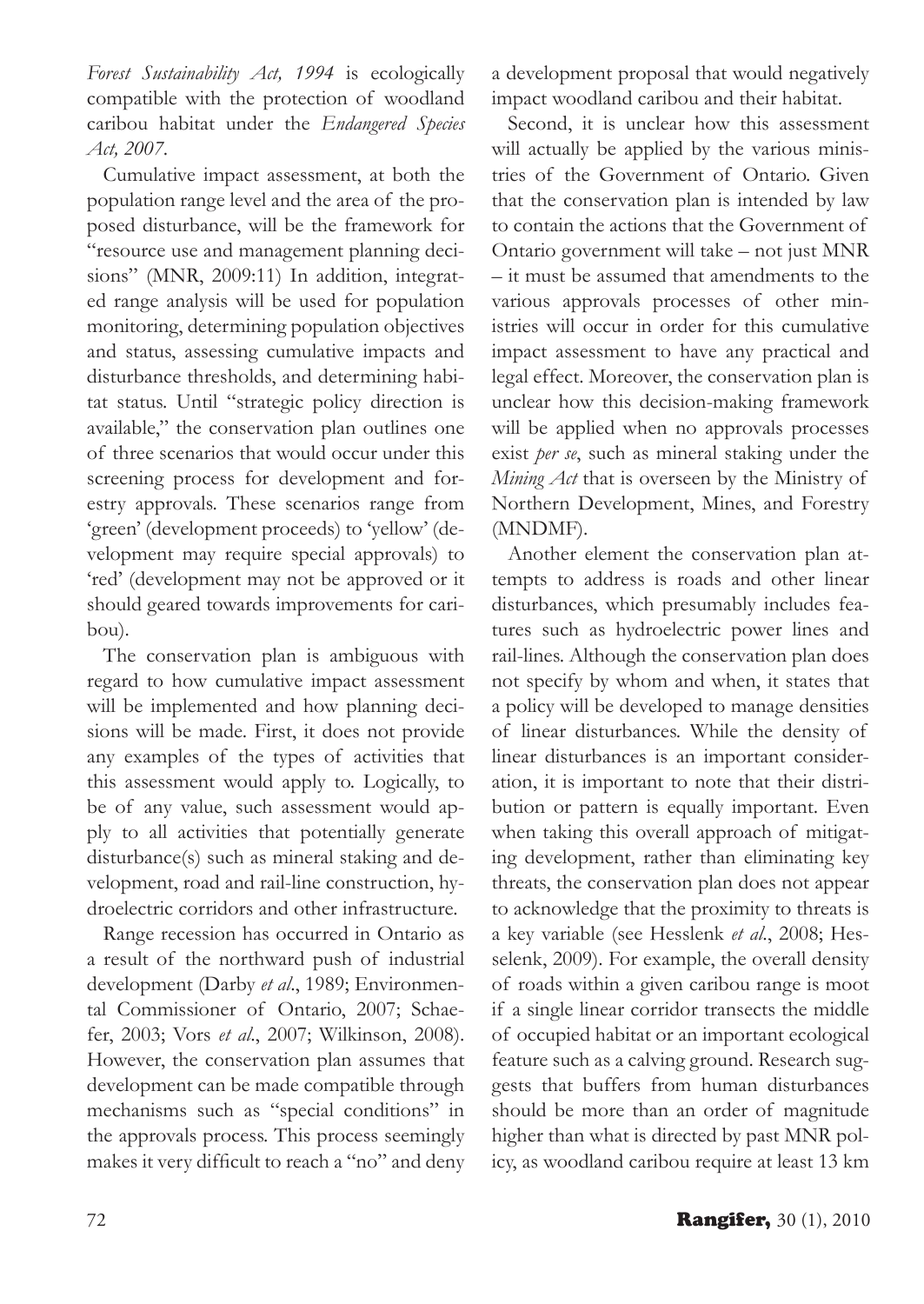of intact forest separating them from activities such as logging (Vors *et al*., 2007).

# *Enhance Caribou Habitat*

This section of the conservation plan focuses on woodland caribou habitat in areas that already are licensed for commercial forestry. Similar to other sections of the conservation plan, it largely focuses on mitigating the impacts of forestry as the means to "enhance" habitat. The conservation plan states that silviculture, scheduling of harvesting and deferrals, and modeling will be used in forest management planning. Additionally, a requirement for caribou habitat provision objectives and a dynamic caribou habitat schedule will be included in forest management plans.

Forest management plans will include "minimum and maximum limits for the amount and distribution of habitat" to provide for "an adequate supply of habitat" (MNR, 2009:14). The very concept of "maximum limits" for woodland caribou habitat is inconsistent with the stated goal of the conservation plan, as well as the basic intent of the *Endangered Species Act, 2007*. Instead of treating it as a species at risk of extirpation whose habitat should be protected, this approach treats woodland caribou as an ordinary forestry "value" that has to be planned around during the forest management planning process under the *Crown Forest Sustainability Act, 1994*.

The conservation plan refers to the unreleased Forest Management Guide for Boreal Landscapes, but provides little information as to its exact application. While it sometimes may be reasonable to refer to policy that has yet to be developed, MNR has a long history of referring to policies that do not yet formally exist to allay public concerns of what actions it is taking to conserve woodland caribou (Environmental Commissioner of Ontario, 2009; Wilkinson, 2008). The conservation plan separately refers to the development of "new technical guidance for caribou habitat renewal in forest management guides" (MNR, 2009:14). Again, it is unclear exactly what the conservation plan is referring to, be it the aforementioned forest management guide or something completely different.

This section also refers to developing a roads policy, at an unspecified time in the future, that will "include clear direction and standards for the decommissioning and removal of resource access roads in caribou range where necessary and feasible" (MNR, 2009:14). This type of policy, if developed and implemented in a timely manner, would be a positive step forward.

The conservation plan states that it will "look for opportunities" through forest management planning and other land use planning to improve connectivity in discontinuous woodland caribou range (MNR, 2009:14). While this statement is laudable, there is no further information to explain how or when this action would be achieved.

# *Manage the Wildlife Community*

The northward range expansion of moose and deer, caused in part by MNR's own forest management guidelines, has a variety of negative effects on woodland caribou (Environmental Commissioner of Ontario, 2007; Wilkinson, 2008; Bowman *et al*., 2010). These effects include the facilitation of the transmission of a parasite that causes mortality in caribou, as well as the alteration of pre-existing predatorprey dynamics. The conservation plan states that white-tailed deer seasons are "being expanded across northern Ontario to help slow deer range expansion" within woodland caribou range (MNR, 2009:15). It also states that MNR (2009:15) will "assess the relationship between moose and caribou numbers" to develop objectives for maximum moose numbers in areas of continuous woodland caribou range. The conservation plan provides no ad-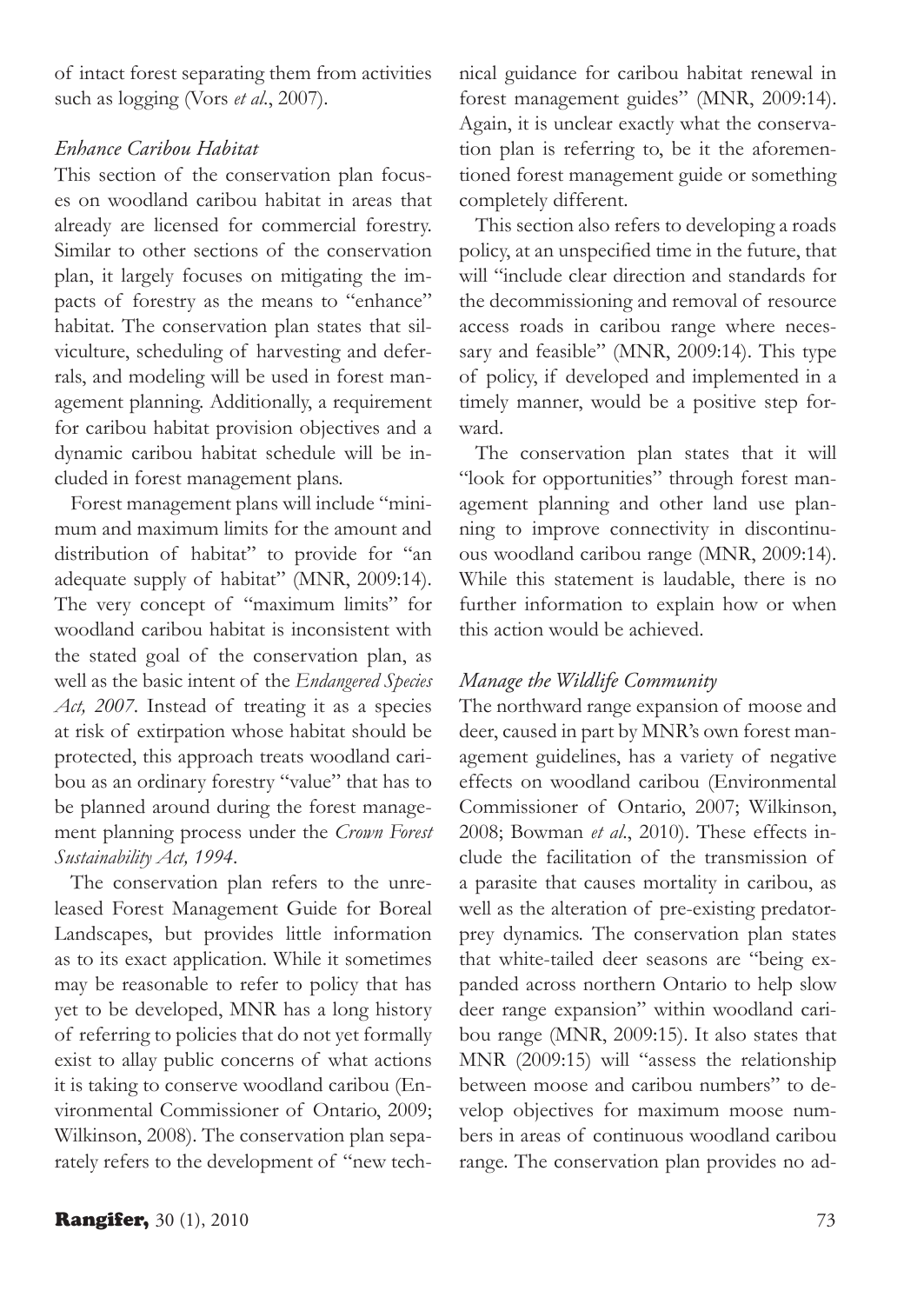ditional detail on how or when these actions will be undertaken. The Environmental Commissioner of Ontario (2007:78) previously commented on this very issue, stating, "MNR should aim to achieve pre-anthropogenic disturbance population levels of moose when setting quotas within occupied woodland caribou range and where re-colonization of woodland caribou is feasible."

The conservation plan also opens the door to the culling of grey wolf (*Canis lupus*) populations and other predators. It states, "Ontario will assess the feasibility and effectiveness of directly and indirectly influencing predator densities in very specific situations, and develop criteria and guidelines for managing the prey-predator balance as required" (MNR, 2009:15). Such an approach would be ecologically indefensible and the historical mismanagement of woodland caribou cannot be remedied in the future by killing off grey wolves (Wilkinson, 2008).

# *Improve Outreach and Stewardship*

A series of best management practice guides will be published to increase awareness of woodland caribou ecology, as well as "to help mitigate some of the impacts of resource development" (MNR, 2009:16). The conservation plan states that topics will include habitat management in forest management planning, managing cumulative impacts among different resource sectors, mining, renewable energy, road and access planning, tourism, screening and decision support tools for resource users, and habitat considerations in the area of discontinuous distribution. The conservation plan does not specify whether they will be posted on the Environmental Registry for the purposes of public notification and comment.

The discussion of outreach and stewardship reflects the confused nature of the conservation plan. It states, "Ontario will ensure ongoing communication with other ministries to

better consider and incorporate caribou conservation needs in other resource development initiatives within the geographic distribution of caribou" (MNR, 2009:17). This language implies that only MNR has direct responsibilities to protect and recover this species at risk. In contrast, the *Endangered Species Act, 2007* states that this conservation plan is required to summarize the actions that "the Government of Ontario intends to take in response to the recovery strategy and the Government's priorities with respect to taking those actions." Instead, the specific role of other relevant ministries – such as the Ministry of Northern Development, Mines and Forestry (MNDMF); the Ministry of the Environment (MOE); and, the Ministry of Energy and Infrastructure (MEI) – is vague at the very best. The conservation plan should have clearly outlined the responsibilities of all applicable ministries of the Government of Ontario.

# **Conclusion**

The Government of Ontario has struggled for decades with how to deal with woodland caribou. It has avoided making the tough policy choices that would provide a basis for coherent actions and practical steps to protect and recover this threatened species and its habitat. Ontario's Woodland Caribou Conservation Plan focuses almost exclusively on mitigating rather than eliminating threats to this species at risk. It provides little reassurance that woodland caribou will not be extirpated from Ontario by the end of the 21<sup>st</sup> century (see Environmental Commissioner of 2007, Schaefer, 2003, Wilkinson, 2008). It fails to take a precautionary approach, all but ignoring why the forest-dwelling population of woodland caribou became at-risk. Ignoring history is the antithesis of caution.

MNR (2009:1) touts this conservation plan as "science-based." The central pervading assumptions of the conservation plan are that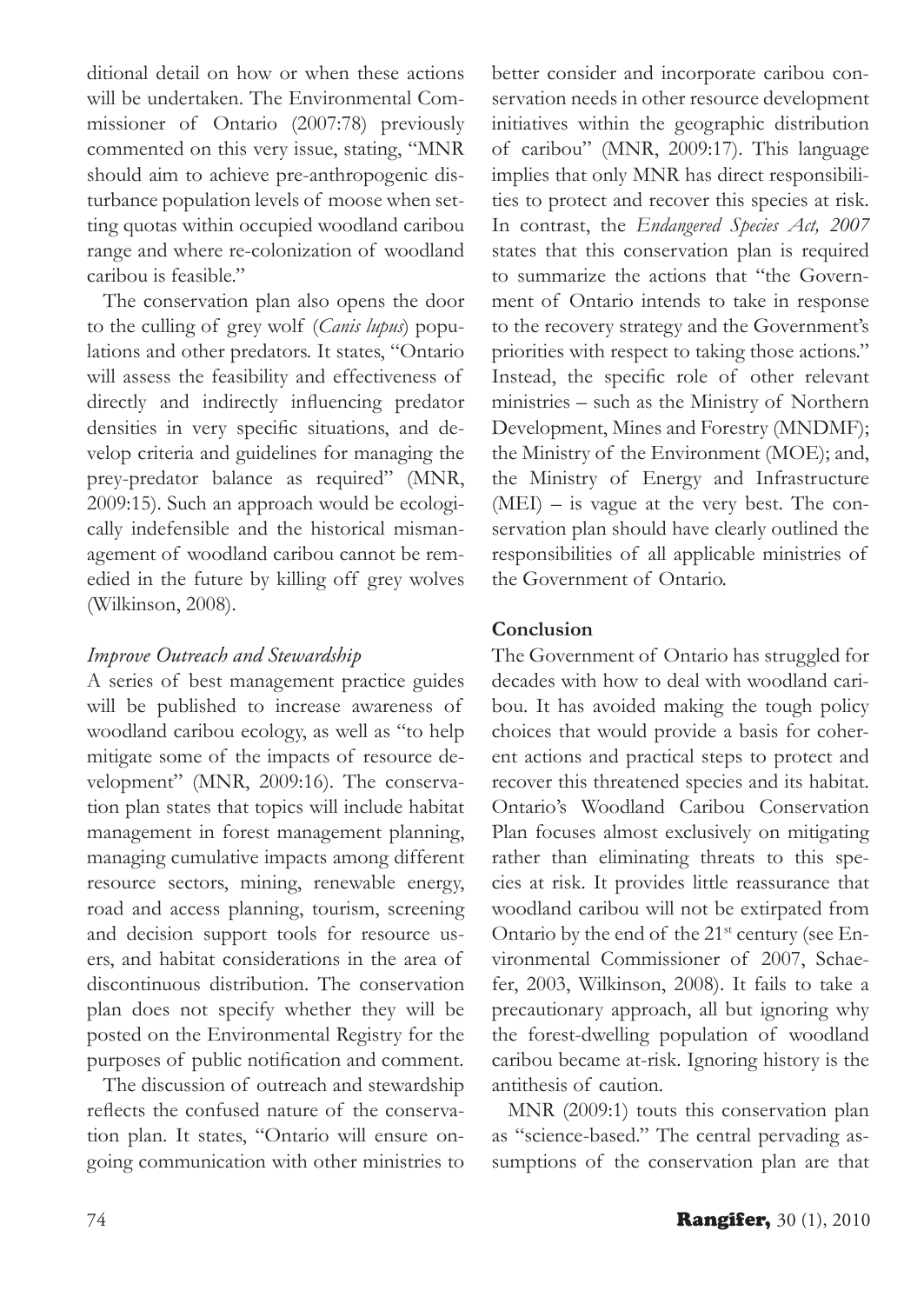development can be tweaked to mitigate disturbances and, at some point in the future, woodland caribou will re-occupy habitat that has been impacted by development. In effect, this approach is the very *status quo* that has caused the northward range recession of woodland caribou. Boutin *et al*., (2006:3-4) note that "there is no evidence of a woodland caribou herd successfully recolonizing an area after industrial activity has occurred" and that "practices that minimize the footprint caused by industrial activity are unlikely to protect woodland caribou populations."

The conservation plan's emphasis on testing whether woodland caribou will re-occupy logged habitat is of great concern. While the science panel did generally support research that would test this hypothesis, it cautioned that "resource extraction should never be justified under the guise of research" (Suffling *et al*., 2008:10). Testing this hypothesis in the parts of the area of undertaking for commercial forestry (see Rodgers *et al*., 2007) that have already been logged – essentially the middle third of the Province of Ontario – is starkly different from how MNR should approach the management of intact forest. If commercial forestry is to be approved north of the current cut-line for the northern-third of Ontario, as envisioned by Bill 191 (*Far North Act, 2009*), MNR's approach contains an inordinate amount of risk and gambles with woodland caribou habitat. This risk is underscored by the approximate 20-year time lag between forest harvesting and range recession (Ontario Woodland Caribou Recovery Team, 2006; Vors *et al*., 2007).

It is inexcusable that MNR has failed to develop and implement a monitoring program to-date for woodland caribou. Without such monitoring, it is impossible to detect failure and whether a program is achieving its objectives. In this case, failure is the continued loss of woodland caribou and their habitat. The Environmental Commissioner of Ontario (2002:53) first called for a monitoring program in 2001/2002 Annual Report, calling the ministry's approach to forestry a "grand experiment" and that properly understanding the "impacts of forestry operations on the boreal population of woodland caribou is dependent on effective monitoring." The lack of monitoring data has also raised in multiple independent forest audits that are required by *Crown Forest Sustainability Act, 1994* (Arbex Forest Resource Consultants Ltd., 2006; KBM Forestry Consultants Inc., 2006a; 2006b; Callaghan and Associates Inc., 2001; 2002; BioForest Technologies Inc., 2003).

Little or no direction is provided in the conservation plan about if, when or how woodland caribou habitat will actually be set-aside and protected. The Government of Ontario had committed to passing a species-specific habitat regulation under the *Endangered Species Act, 2007* for the forest-dwelling population of woodland caribou by June 2009. This commitment was not fulfilled. Indeed, the conservation plan appears to place little value or urgency on permanently protecting habitat for this threatened species. Given the conservation plan's overriding assumption that development can proceed under most conditions, the forthcoming habitat regulation will likely be of limited conservation value for protecting woodland caribou habitat.

The conservation plan causes arguably even greater uncertainty for all concerned stakeholders and, more importantly, for the survival of woodland caribou. It frequently uses ambiguous and vague language, without any supporting explanation of key terms. Moreover, the conservation plan off-loads many key policy decisions to the future, making it more like a faith-based approach rather than a "sciencebased" approach (MNR, 2009:1). As a result, stakeholders can only hope that key details will be worked out. It also reduces many important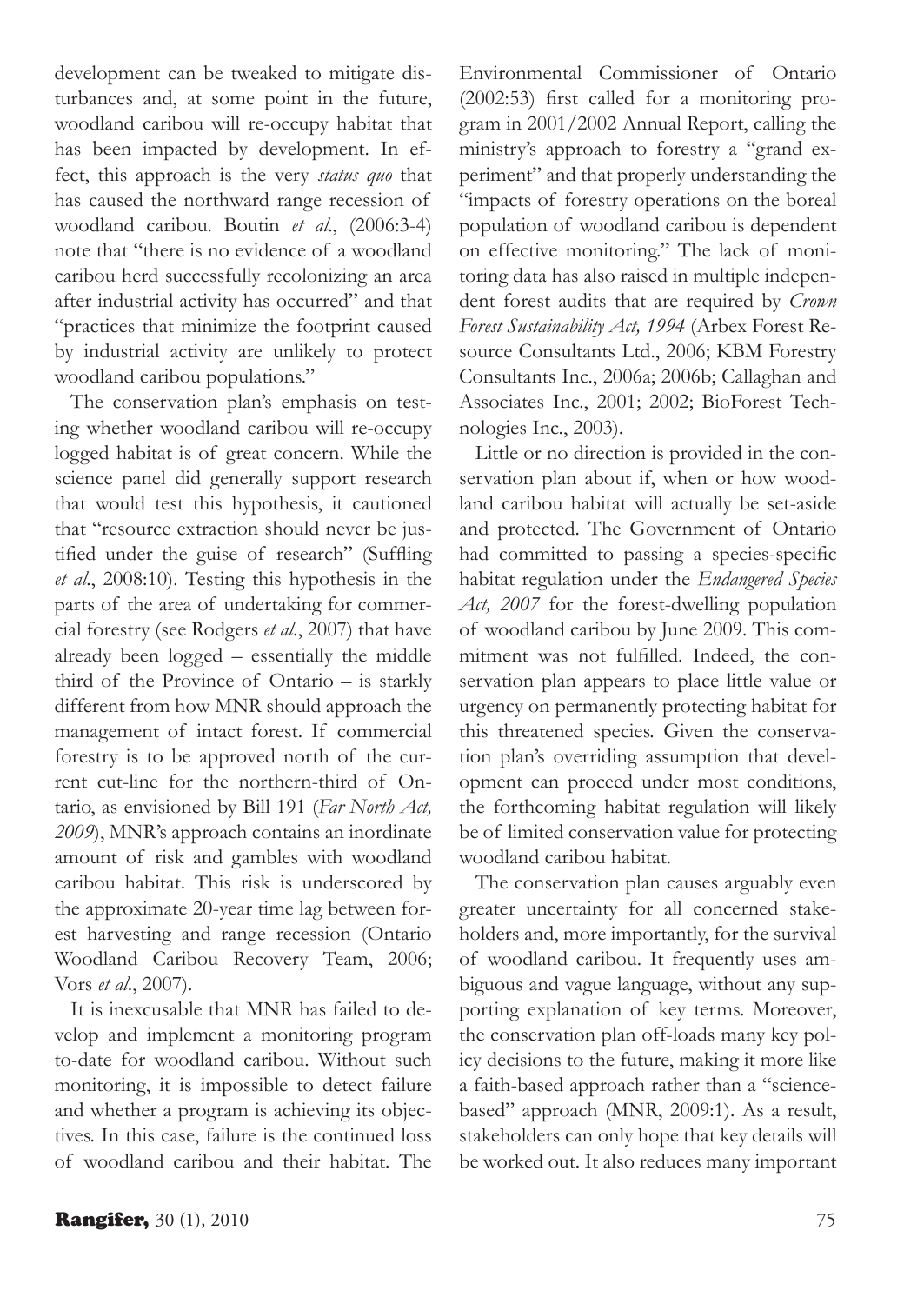concepts to the level of jargon, such as the precautionary principle and ecosystem-based management.

The conservation plan states that its success – the protection and recovery of woodland caribou – will require "a long-term commitment to an adaptive management approach" (MNR, 2009:18). However, it also states that "not all recovery actions will be funded and implemented simultaneously" (MNR, 2009:18). While it is reasonable to initially focus on high priority actions, such as addressing local population ranges along the southern edge of continuous distribution, it is critical that the Government of Ontario provide the necessary resources to support all aspects of protecting and recovering this species at risk in the long-term. The science panel cautioned that "monitoring is extremely vulnerable to cuts in funding and the exigencies of new government priorities. Arbitrary changes in support can seriously impair, or ruin, the stream of management information" (Suffling *et al*., 2008:13).

Many aspects of the conservation plan lack timelines. This problem is compounded by the historical failure of MNR to meet many, if not all, self-imposed timelines related to actions for woodland caribou (Environmental Commissioner of Ontario, 2009:24). Reference is made to the finalization of an "implementation plan" by April 2010, which might fill in some details that are lacking in the conservation plan. However, as of that date, the ministry had not released an implementation plan. The repeated pattern of putting off key decisions to future dates is not reassuring. The Auditor General of Ontario (2007:145-146) noted that such delays by MNR to implement recovery actions for woodland caribou may result "in a more serious classification on the list of species at risk in Ontario, such as endangered or extirpated."

It is troubling that the Minister of Natural Resources failed to complete Ontario's Woodland Caribou Conservation Plan in the legally required time. Although the finalized caribou conservation plan was required by *Endangered*  Species Act, 2007 to have been released by April 2009, it was not released until October 2009. Given that this was the first species to go through the recovery planning process since the *Endangered Species Act, 2007* was proclaimed, it is a troubling precedent for the recovery planning of other species at risk that the law was breached in this manner.

#### **Acknowledgements**

This paper was originally written in a different form for presentation to the Legislative Assembly of Ontario in the 2009/2010 Annual Report of the Environmental Commissioner of Ontario. The author wishes to express his gratitude to Gord Miller, Tyler Schulz, and several anonymous reviewers for their helpful comments during the preparation of this paper.

# **References**

- **Arbex Forest Resource Consultants Ltd.** 2006. *Cochrane Moose River Management Unit, Independent Forest Audit, 2000-2005*. Queen's Printer, Toronto, Ontario. 191pp.
- **Auditor General of Ontario.** 2007. *2007 Annual Report of the Office of the Auditor General of Ontario*. Queen's Printer, Toronto, Ontario. 494pp.
- **BioForest Technologies Inc.** 2003. *An Independent Audit of Forest Management on the Nagagami Forest for the Period 1997 to 2002*. Queen's Printer, Toronto, Ontario. 145pp.
- **Boutin, S., C. Carlson, S. Elgie, J. Ouellet , K. Parker, J. Ray, J. Schaefer, F. Schmiegelow, & J. Weaver.** 2006. Canadian Boreal Institute/Wildlife Conservation Society Woodland Caribou Expert Workshop Summary. Unpubl. 5pp.
- **Bowman, J., J.C. Ray, A.J. Magoun, D.S. Johnson, & F.N. Dawson.** 2010. Roads, logging, and the largemammal community of an eastern Canadian boreal forest. – *Canadian Journal of Zoology* 88: 454-467.
- **Callaghan and Associates Inc.** 2001. *Caribou Forest, Independent Forest Audit (April 1, 1999 – March 31, 2004)*. Queen's Printer, Toronto, Ontario. 92pp.
- **Callaghan and Associates Inc.** 2002. *An Independent Audit of Forest Management on the Lake Nipigon and Auden Forests for the Period 1996 to 2001*. Queen's Printer, Toronto, Ontario. 137pp.